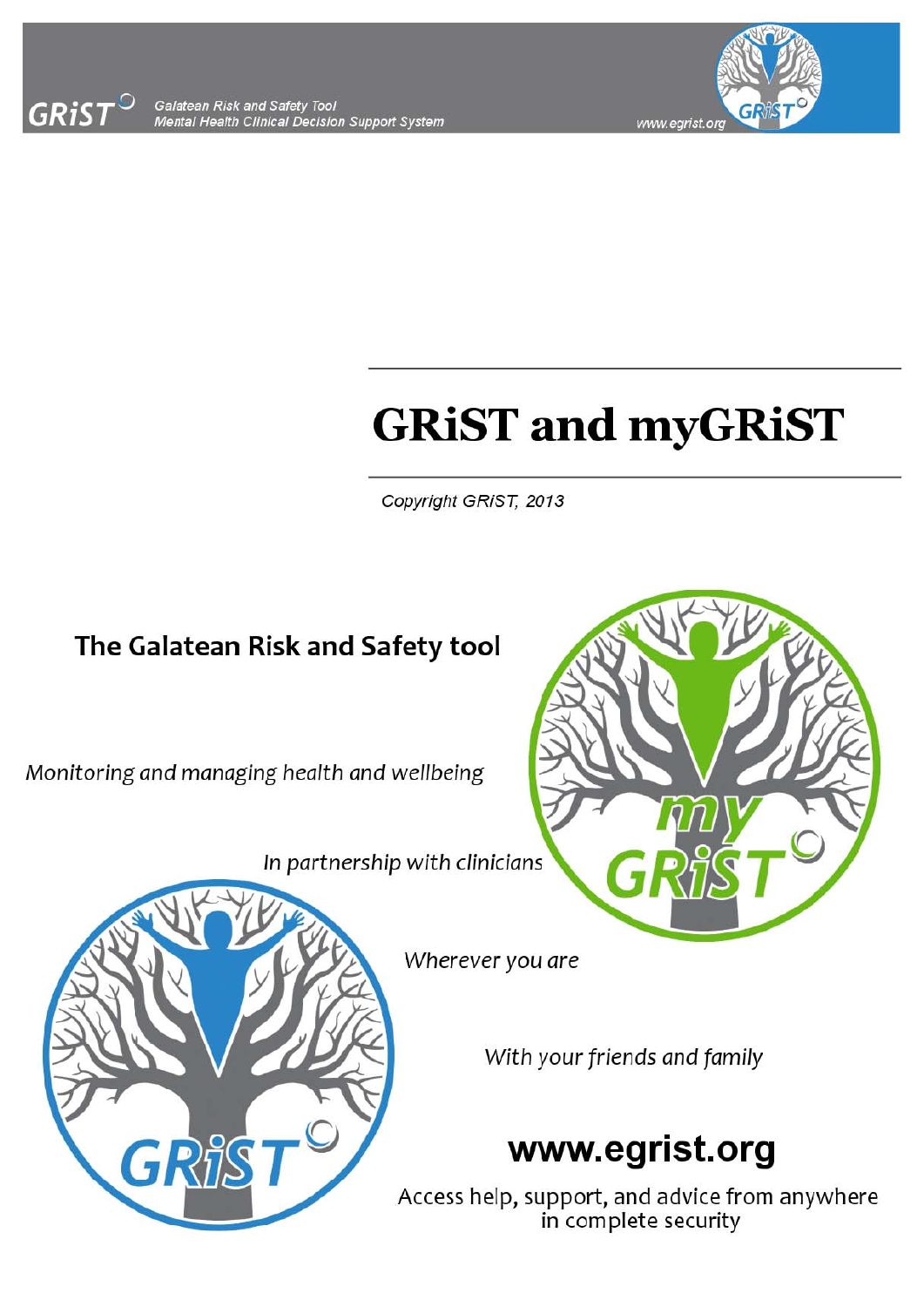## **What is GRiST?**

GRiST is a web‐based decision support system for assessing and managing the risks of suicide, self‐harm, harm to others, self‐neglect and vulnerability.

#### *What makes it different?*

1) GRiST is unique in that the risk model underpinning it is based explicitly on modelling structured clinical judgements. To learn more about the research behind this, see www.egrist.org

2) GRiST integrates these structured clinical judgements with empirical evidence, thus combining the best approaches to mental health risk assessment recommended by the Department of Health and the Royal College of Psychiatrists, within a single system.

3) GRiST's validated model of risk expertise is hierarchical and able to link patient risk data e.g. 'lives alone' to top‐level risks like suicide, through intervening concepts such as depression. This provides a precise, formal structure and location for each piece of patient data, making it easier to connect, collate and populate information fields in other patient documents, avoiding double data entry.

4) GRiST is underpinned by a database of over 200,000 patient risk profiles and associated clinical risk judgements, with sophisticated statistical and pattern recognition tools. On‐going analyses will contribute to the research evidence base about: how clinicians assess risk, social patterns and inequalities associated with risk assessment, risk prediction and how cue clusters influence risk.

5) GRiST was developed from the start to exploit the semantic web to give: flexible formatting of information, multiple delivery modes and web-based interfaces; and easy and universal access.

6) GRiST was designed as an interactive tool with sophisticated interface functionality to give: streamlined data entry; automatic output of reports that can be individually customised for the particular clinical service or patient; and the facility to add comments or narrative to any piece of risk data or to contextualise risk judgments and self‐assessment.

7) There are versions for different populations: working age adults, CAMHS, older people, and IAPT. Each has the same validated underlying knowledge structure so that data can be easily passed between population groups. Forensic and learning disabilities versions are coming soon.

8) GRiST is based on psychological knowledge structuring and reasoning processes, which means risk advice is easy to understand, easy to validate and supports considered judgements.

10) GRiST provides a common risk language for all patient populations and clinical services. Its whole system approach to risk assessment aids risk communication across the entire care pathway, including between clinicians, service users and their carers.

12) Finally, GRiST creates opportunities for NHS and other organisations to collaborate on research projects with the GRiST team.

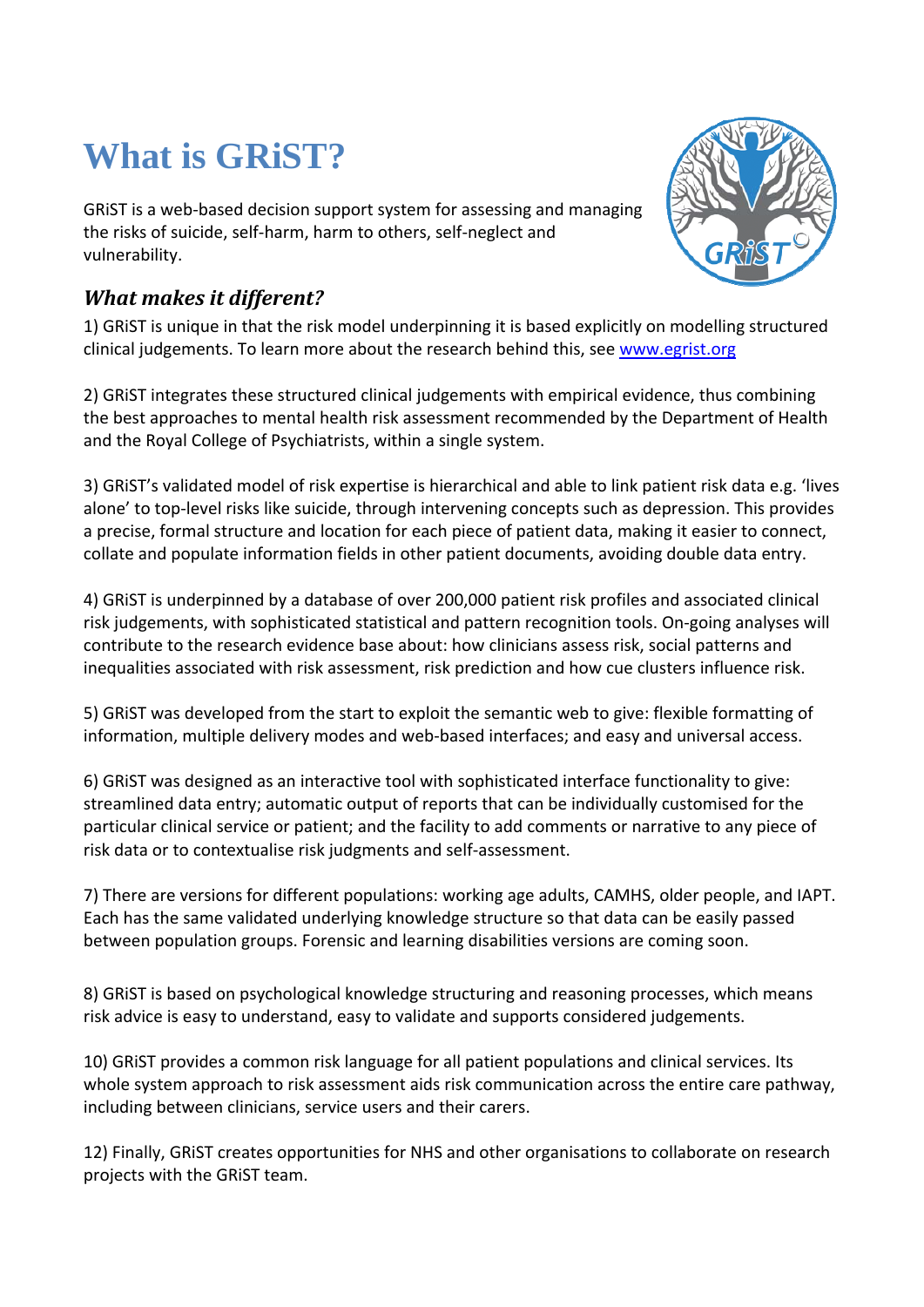## **WHAT IS myGRiST?**

myGRiST is a companion tool to the clinical versions for service user self‐ assessment. It has been developed through research with service users funded by the Judi Meadows Memorial Fund.

myGRiST is designed to help people with mental health problems live safely in the community and to understand and manage things in their life which may be putting themselves or others at risk. It is available free of charge.

myGRiST is a self‐assessment tool which helps people collect and store information which clinicians will often ask them about, so that they can go to clinical meetings well prepared. For example, it asks questions 'about you' ‐ your personality, your past life, your health in general and your lifestyle; questions about your world, e.g. about family and friends, where you live and your job, if you have one; and questions about your response to your world – feelings and emotions, motivation, things you do and how you spend your time. It also has questions about how people are looking after themselves, including their vulnerability and risks of harming themselves or others.

An important aim of myGRiST is to help people tell, record and share their 'story' with clinicians and others, so there is no need for them to keep repeating information about their past when they meet new clinicians or services. Deciding who to share information with is completely up to the individual though. myGRiST puts them in control of this.

myGRiST also helps people to record information about how to cope with and manage any difficulties they have, and to create a personal action plan.

#### *How can myGRiST help?*

myGRiST can help people understand how different things in their lives can have an impact on their mental health and feeling safe. It can help people to monitor any changes in how they are feeling, recognise when they might be at risk and help them to make plans for managing these more difficult times.

Information about people's past (historical information) can be stored within myGRiST, so that each time they come to use it, they don't need to enter that information again. If people wish, they can share their historical information with other people. These could be members of their family or friends. They could also be professionals involved in their care. This can be especially helpful if someone starts to use a new mental health service, because there will be no need for them to repeat their story all over again. People can also send a report from their latest self‐assessment to their GP or mental health professional before their appointment, so that practitioners can see how any changes in their lives are affecting them.

The information someone stores in myGRiST is owned by them and is completely confidential and secure. Only myGRiST users can set the permissions for sharing their myGRiST profile, and they can choose which sections, if any, they want to share, and who they share them with.